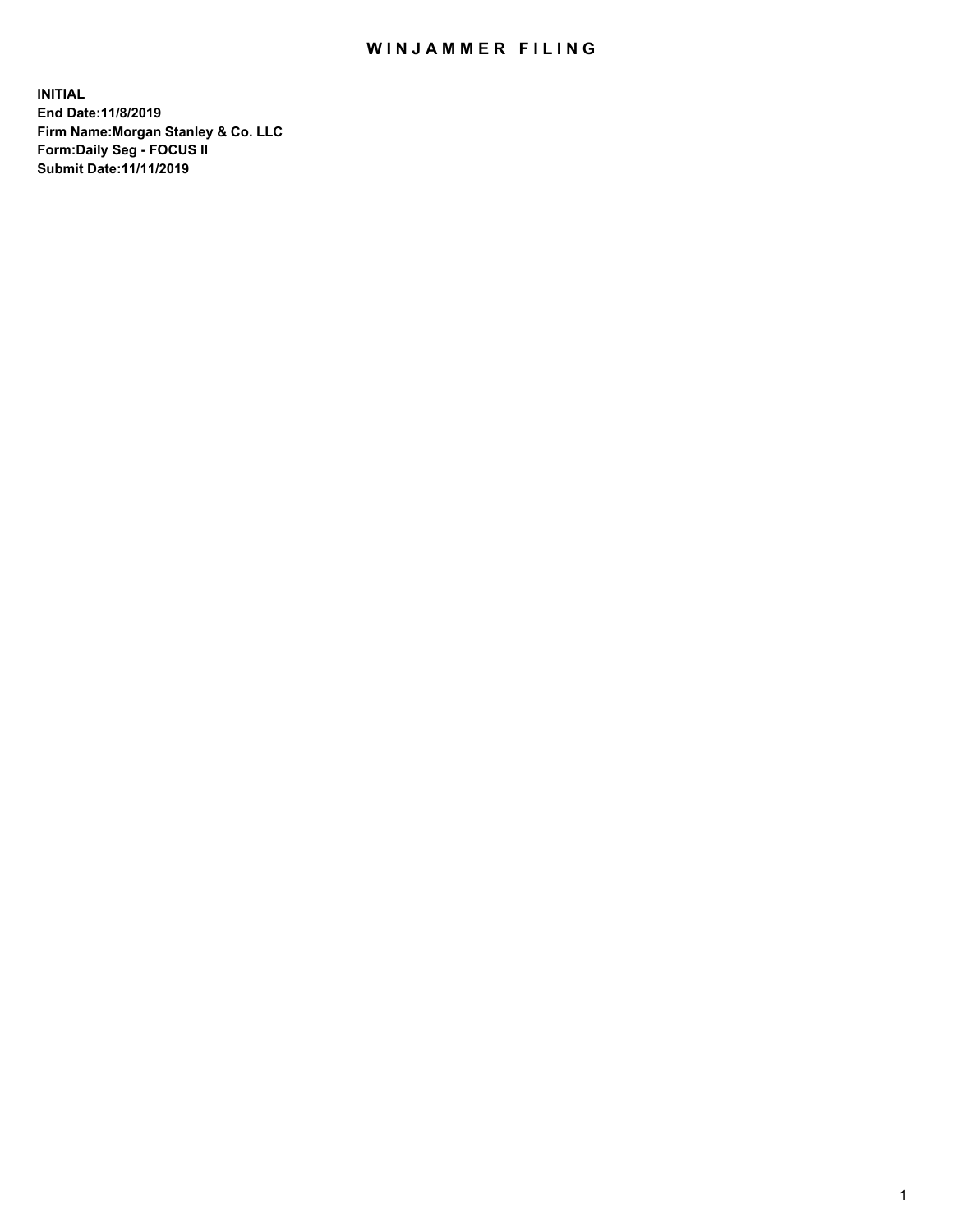**INITIAL End Date:11/8/2019 Firm Name:Morgan Stanley & Co. LLC Form:Daily Seg - FOCUS II Submit Date:11/11/2019 Daily Segregation - Cover Page**

| Name of Company                                                                   | Morgan Stanley & Co. LLC     |
|-----------------------------------------------------------------------------------|------------------------------|
| <b>Contact Name</b>                                                               | <b>Ikram Shah</b>            |
| <b>Contact Phone Number</b>                                                       | 212-276-0963                 |
| <b>Contact Email Address</b>                                                      | Ikram.shah@morganstanley.com |
| FCM's Customer Segregated Funds Residual Interest Target (choose one):            |                              |
| a. Minimum dollar amount: ; or                                                    | 235,000,000                  |
| b. Minimum percentage of customer segregated funds required:% ; or                | <u>0</u>                     |
| c. Dollar amount range between: and; or                                           | <u>0 0</u>                   |
| d. Percentage range of customer segregated funds required between: % and %.       | 00                           |
| FCM's Customer Secured Amount Funds Residual Interest Target (choose one):        |                              |
| a. Minimum dollar amount: ; or                                                    | 140,000,000                  |
| b. Minimum percentage of customer secured funds required:%; or                    | <u>0</u>                     |
| c. Dollar amount range between: and; or                                           | 0 <sub>0</sub>               |
| d. Percentage range of customer secured funds required between:% and%.            | 0 <sub>0</sub>               |
| FCM's Cleared Swaps Customer Collateral Residual Interest Target (choose one):    |                              |
| a. Minimum dollar amount: ; or                                                    | 92,000,000                   |
| b. Minimum percentage of cleared swaps customer collateral required:% ; or        | <u>0</u>                     |
| c. Dollar amount range between: and; or                                           | 0 Q                          |
| d. Percentage range of cleared swaps customer collateral required between:% and%. | 00                           |

Attach supporting documents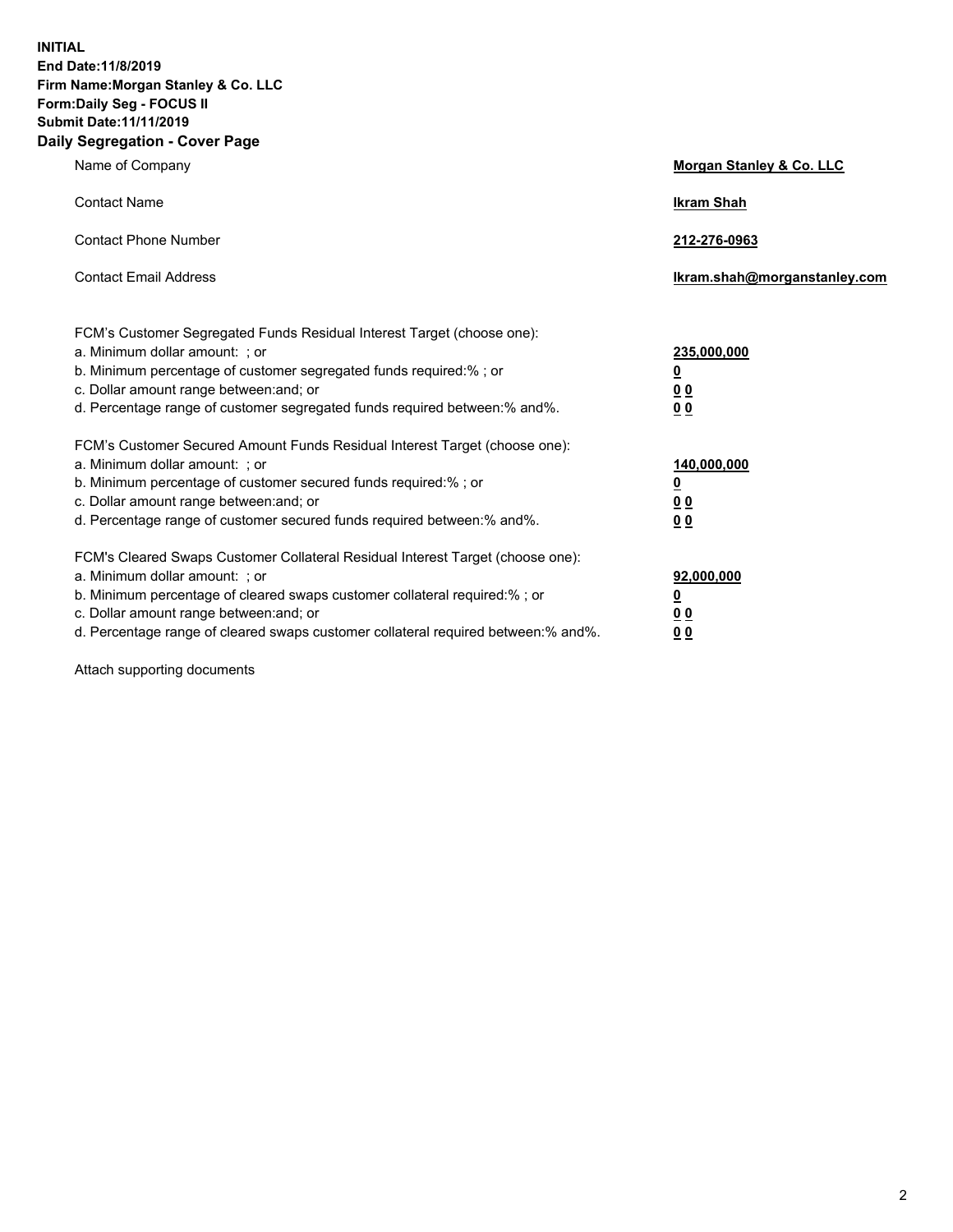## **INITIAL End Date:11/8/2019 Firm Name:Morgan Stanley & Co. LLC Form:Daily Seg - FOCUS II Submit Date:11/11/2019**

## **Daily Segregation - Secured Amounts**

Foreign Futures and Foreign Options Secured Amounts Amount required to be set aside pursuant to law, rule or regulation of a foreign government or a rule of a self-regulatory organization authorized thereunder 1. Net ledger balance - Foreign Futures and Foreign Option Trading - All Customers A. Cash **2,538,085,342** [7315] B. Securities (at market) **2,317,691,631** [7317] 2. Net unrealized profit (loss) in open futures contracts traded on a foreign board of trade **535,112,567** [7325] 3. Exchange traded options a. Market value of open option contracts purchased on a foreign board of trade **17,791,488** [7335] b. Market value of open contracts granted (sold) on a foreign board of trade **-20,591,419** [7337] 4. Net equity (deficit) (add lines 1. 2. and 3.) **5,388,089,609** [7345] 5. Account liquidating to a deficit and account with a debit balances - gross amount **54,983,304** [7351] Less: amount offset by customer owned securities **-52,685,261** [7352] **2,298,043** 6. Amount required to be set aside as the secured amount - Net Liquidating Equity Method (add lines 4 and 5) 7. Greater of amount required to be set aside pursuant to foreign jurisdiction (above) or line 6. FUNDS DEPOSITED IN SEPARATE REGULATION 30.7 ACCOUNTS 1. Cash in banks A. Banks located in the United States **126,163,036** [7500] B. Other banks qualified under Regulation 30.7 **507,982,244** [7520] **634,145,280** 2. Securities A. In safekeeping with banks located in the United States **772,997,912** [7540] B. In safekeeping with other banks qualified under Regulation 30.7 **0** [7560] **772,997,912** [7570] 3. Equities with registered futures commission merchants A. Cash **9,545,436** [7580] B. Securities **0** [7590] C. Unrealized gain (loss) on open futures contracts **-1,398,206** [7600] D. Value of long option contracts **0** [7610] E. Value of short option contracts **0** [7615] **8,147,230** [7620] 4. Amounts held by clearing organizations of foreign boards of trade A. Cash **0** [7640] B. Securities **0** [7650] C. Amount due to (from) clearing organization - daily variation **0** [7660] D. Value of long option contracts **0** [7670] E. Value of short option contracts **0** [7675] **0** [7680] 5. Amounts held by members of foreign boards of trade A. Cash **2,086,684,099** [7700] B. Securities **1,544,693,719** [7710] C. Unrealized gain (loss) on open futures contracts **536,510,773** [7720] D. Value of long option contracts **17,791,488** [7730] E. Value of short option contracts **-20,591,419** [7735] **4,165,088,660** 6. Amounts with other depositories designated by a foreign board of trade **0** [7760] 7. Segregated funds on hand **0** [7765] 8. Total funds in separate section 30.7 accounts **5,580,379,082** [7770]

9. Excess (deficiency) Set Aside for Secured Amount (subtract line 7 Secured Statement Page 1 from Line 8)

- 10. Management Target Amount for Excess funds in separate section 30.7 accounts **140,000,000** [7780]
- 11. Excess (deficiency) funds in separate 30.7 accounts over (under) Management Target **49,991,430** [7785]

**0** [7305]

[7354] **5,390,387,652** [7355]

**5,390,387,652** [7360]

[7530]

[7740] **189,991,430** [7380]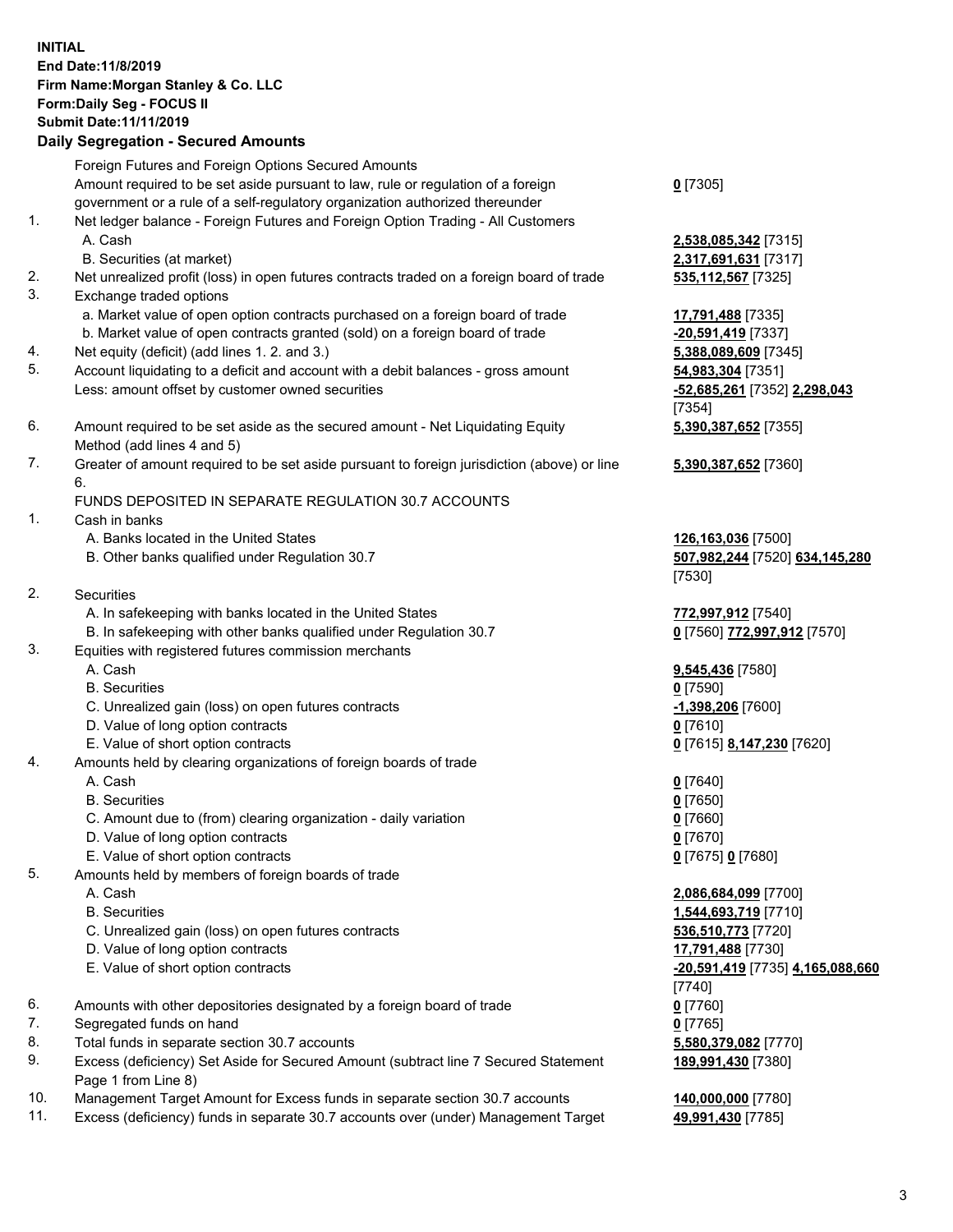**INITIAL End Date:11/8/2019 Firm Name:Morgan Stanley & Co. LLC Form:Daily Seg - FOCUS II Submit Date:11/11/2019 Daily Segregation - Segregation Statement** SEGREGATION REQUIREMENTS(Section 4d(2) of the CEAct) 1. Net ledger balance A. Cash **11,735,900,769** [7010] B. Securities (at market) **6,773,008,283** [7020] 2. Net unrealized profit (loss) in open futures contracts traded on a contract market **-1,696,361,575** [7030] 3. Exchange traded options A. Add market value of open option contracts purchased on a contract market **381,143,753** [7032] B. Deduct market value of open option contracts granted (sold) on a contract market **-245,337,305** [7033] 4. Net equity (deficit) (add lines 1, 2 and 3) **16,948,353,925** [7040] 5. Accounts liquidating to a deficit and accounts with debit balances - gross amount **624,346,867** [7045] Less: amount offset by customer securities **-623,802,819** [7047] **544,048** [7050] 6. Amount required to be segregated (add lines 4 and 5) **16,948,897,973** [7060] FUNDS IN SEGREGATED ACCOUNTS 7. Deposited in segregated funds bank accounts A. Cash **4,079,368,610** [7070] B. Securities representing investments of customers' funds (at market) **0** [7080] C. Securities held for particular customers or option customers in lieu of cash (at market) **897,419,383** [7090] 8. Margins on deposit with derivatives clearing organizations of contract markets A. Cash **6,311,787,039** [7100] B. Securities representing investments of customers' funds (at market) **0** [7110] C. Securities held for particular customers or option customers in lieu of cash (at market) **5,875,588,900** [7120] 9. Net settlement from (to) derivatives clearing organizations of contract markets **-64,132,283** [7130] 10. Exchange traded options A. Value of open long option contracts **381,143,753** [7132] B. Value of open short option contracts **-245,337,305** [7133] 11. Net equities with other FCMs A. Net liquidating equity **8,915,247** [7140] B. Securities representing investments of customers' funds (at market) **0** [7160] C. Securities held for particular customers or option customers in lieu of cash (at market) **0** [7170] 12. Segregated funds on hand **0** [7150] 13. Total amount in segregation (add lines 7 through 12) **17,244,753,344** [7180] 14. Excess (deficiency) funds in segregation (subtract line 6 from line 13) **295,855,371** [7190]

- 15. Management Target Amount for Excess funds in segregation **235,000,000** [7194]
- 16. Excess (deficiency) funds in segregation over (under) Management Target Amount Excess

**60,855,371** [7198]